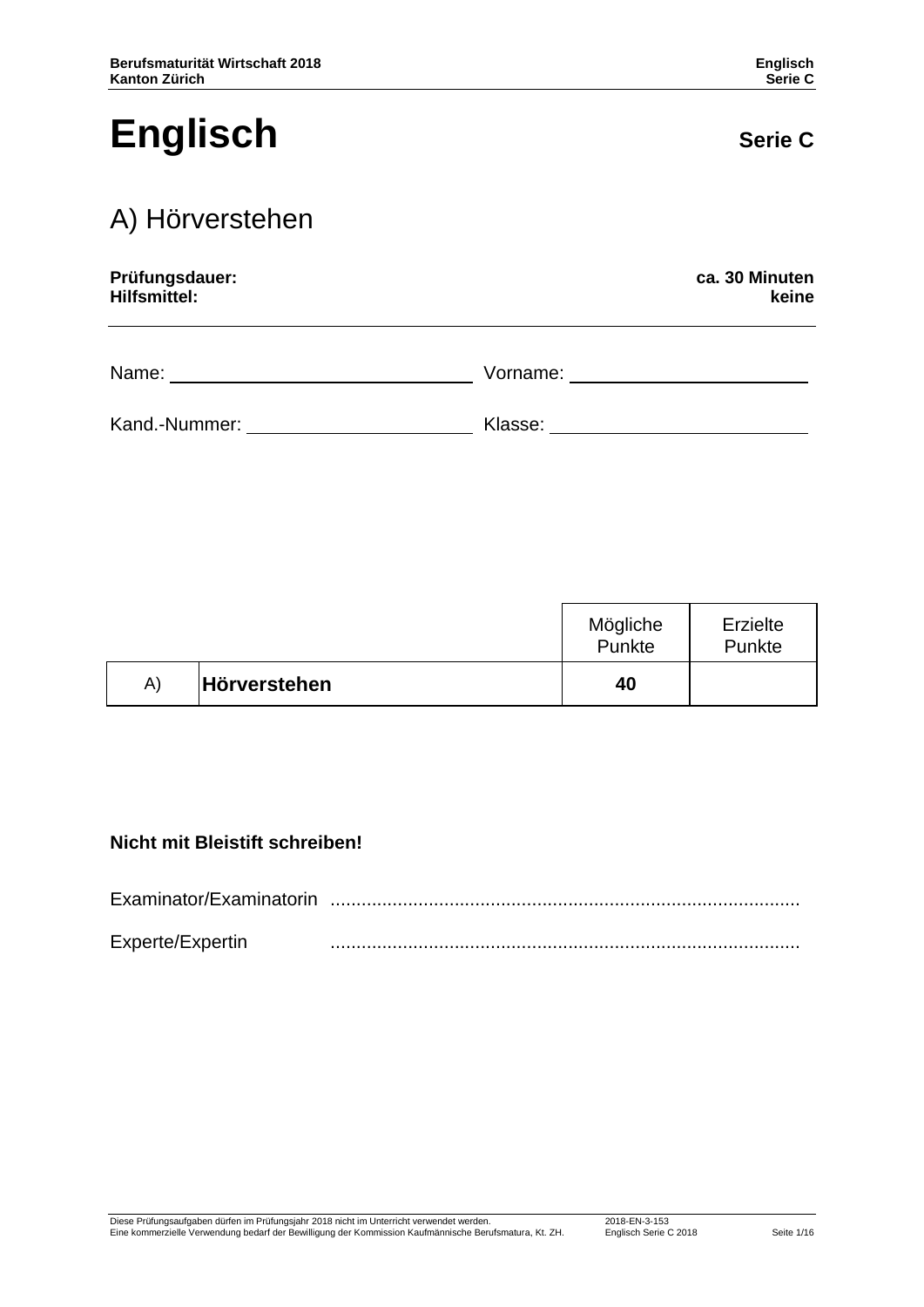#### **LISTENING COMPREHENSION**

**TASK 1 10 POINTS**

### **CHOIR COMPETITION**

*In the first part of the test you will hear part of a radio programme in which someone is talking about the Choir of the Year competition.*

*As you listen, fill in the gaps 1-10 in the notes below. In some gaps more than one word is necessary for a complete answer.*

The competition is held every **(1)** \_\_\_\_\_\_\_\_\_\_\_\_\_\_\_\_\_\_\_\_\_. Choirs where the majority of members are aged older than 16 can join the **(2)** or the Single Voice category. If you are interested in participating, you send in **(3)** \_\_\_\_\_\_\_\_\_\_\_\_\_\_\_\_\_\_\_\_\_\_\_. Only (4) **Denote Allowed** to participate. Auditions are held in the months from **(5)** \_\_\_\_\_\_\_\_\_\_\_\_\_\_\_\_\_\_\_\_\_\_\_. The competition is televised from **(6)** \_\_\_\_\_\_\_\_\_\_\_\_\_\_\_\_\_\_\_\_\_\_\_ stage onwards. The cameramen try not to put people off by moving quietly and **(7)** while the choir is singing. Choirs usually (8) \_\_\_\_\_\_\_\_\_\_\_\_\_\_\_\_\_\_\_\_\_\_\_\_\_\_\_\_\_\_\_\_\_ when there are cameras. The winner of each category receives a special (9) \_\_\_\_\_\_\_\_\_\_\_\_\_\_\_\_\_\_\_\_\_\_\_\_\_\_\_\_.

The choir of the year also wins £1000 to buy (10)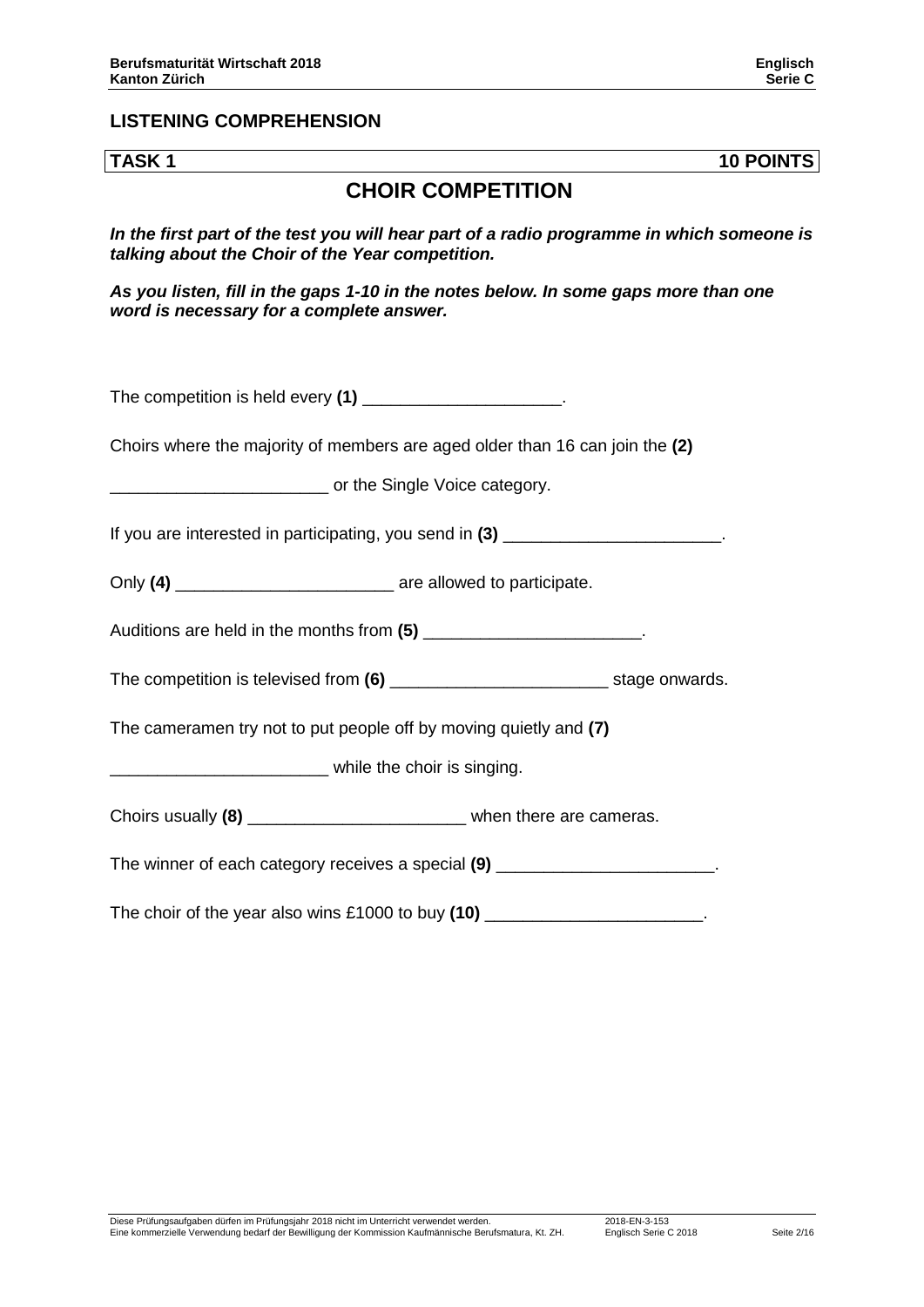### **TASK 2 16 POINTS**

## *DRIVING INSTRUCTOR*

**In the second part of the test you will hear an interview with a driving instructor about his job.**

**For questions 1-8, mark the best answer, A, B, or C.** 

| 1. | People want to pass the driving test quickly because    |  |
|----|---------------------------------------------------------|--|
| A  | they are impatient.                                     |  |
| В  | they don't want to spend too much.                      |  |
| C  | they find lessons time-consuming.                       |  |
|    |                                                         |  |
| 2. | Jeffrey's driving school is successful because          |  |
| Α  | people tell their friends about it.                     |  |
| в  | people trust Jeffrey to get them through the test.      |  |
| C. | he tries hard to get new customers.                     |  |
|    |                                                         |  |
| 3. | Jeffrey prepares learners for their lesson by           |  |
| A  | telling them not to be nervous.                         |  |
| в  | encouraging them to relax.                              |  |
| C. | talking calmly to them.                                 |  |
|    |                                                         |  |
| 4. | Jeffrey suggests new drivers are nervous mainly because |  |
| A  | they are worried about having an accident.              |  |
| в  | they forget where the controls are.                     |  |
| C. | their reactions might be slower.                        |  |
|    |                                                         |  |
| 5. | He allows his pupils to drive unaided when              |  |
| A  | they are ready for the test.                            |  |
| В  | can handle the car safely.                              |  |
|    |                                                         |  |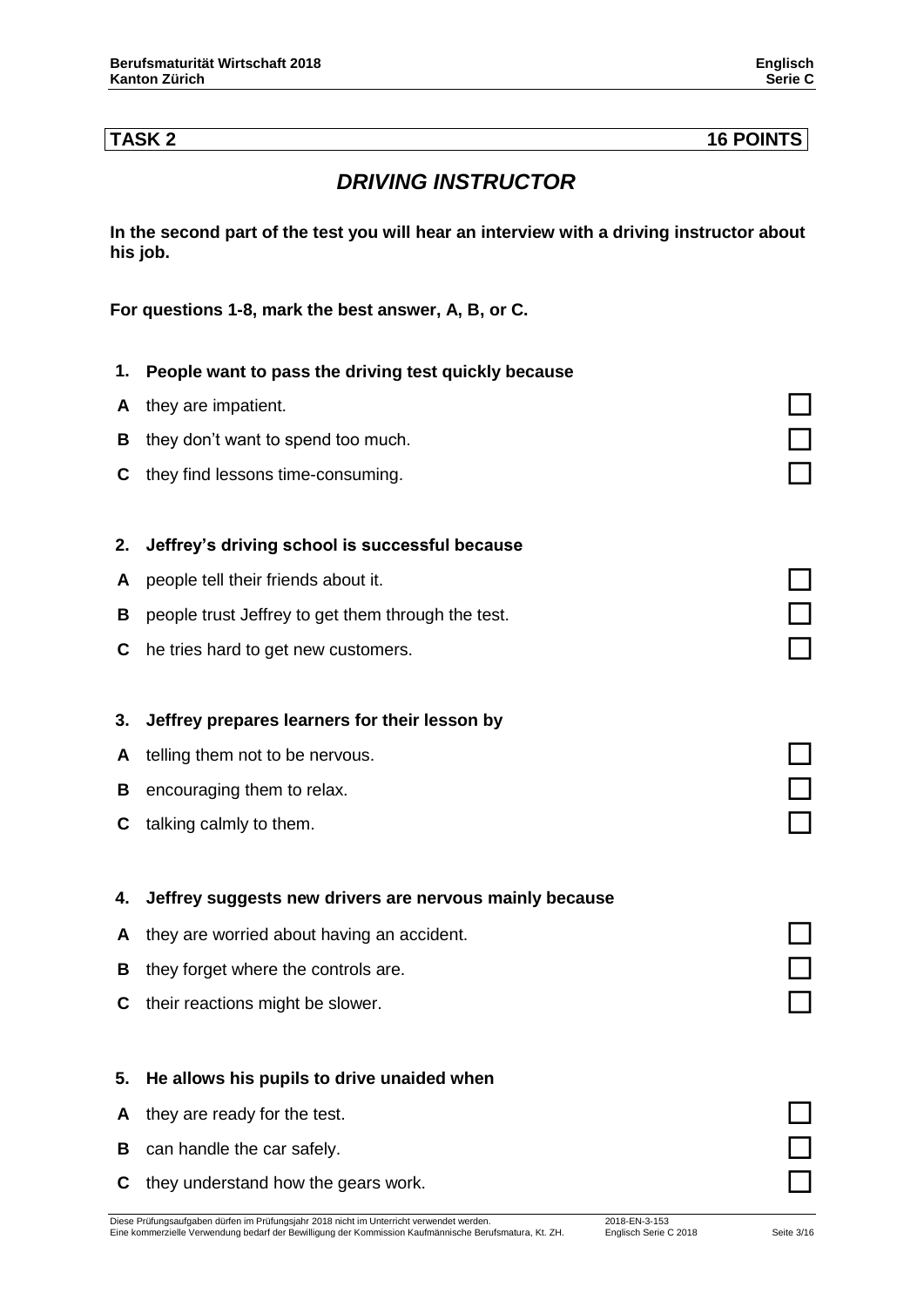| 6. | According to Jeffrey, good drivers tend to be       |                  |
|----|-----------------------------------------------------|------------------|
| A  | decisive.                                           |                  |
| B  | overconfident.                                      |                  |
| C  | patient.                                            |                  |
|    |                                                     |                  |
| 7. | Jeffrey says that for a driver, academic ability is |                  |
| A  | more important than a good memory.                  |                  |
| В  | becoming increasingly important.                    |                  |
| C  | less important than being practical.                |                  |
|    |                                                     |                  |
| 8. | According to Jeffrey, driving is becoming more      |                  |
| A  | difficult.                                          |                  |
| В  | expensive.                                          |                  |
| C  | efficient.                                          |                  |
|    |                                                     |                  |
|    | TASK <sub>3</sub>                                   | <b>14 POINTS</b> |

## *NOVA ASSIST*

**In the third part of the test you will hear a woman talking about the best ways to get financial support for a new business.**

For questions 1-5, decide whether the statements are true or false. **Correct the false ones,**  *using up to five key words***.** 

|              |                                                                                        | T/F | <b>Correction</b> |
|--------------|----------------------------------------------------------------------------------------|-----|-------------------|
|              | Jessica decided to expand after her business<br>had been running for two years.        |     |                   |
| $\mathbf{2}$ | She chose Nova Assist because of their<br>experience.                                  |     |                   |
| 3            | The funding selection process involves<br>producing a business plan.                   |     |                   |
| 4            | After receiving the funding, Jessica started a<br>new range of products.               |     |                   |
| 5            | In return for their funding, Nova Assist expects<br>to share in the company's success. |     |                   |

Diese Prüfungsaufgaben dürfen im Prüfungsjahr 2018 nicht im Unterricht verwendet werden. 2018-EN-3-153 Eine kommerzielle Verwendung bedarf der Bewilligung der Kommission Kaufmännische Berufsmatura, Kt. ZH. Englisch Serie C 2018 Seite 4/16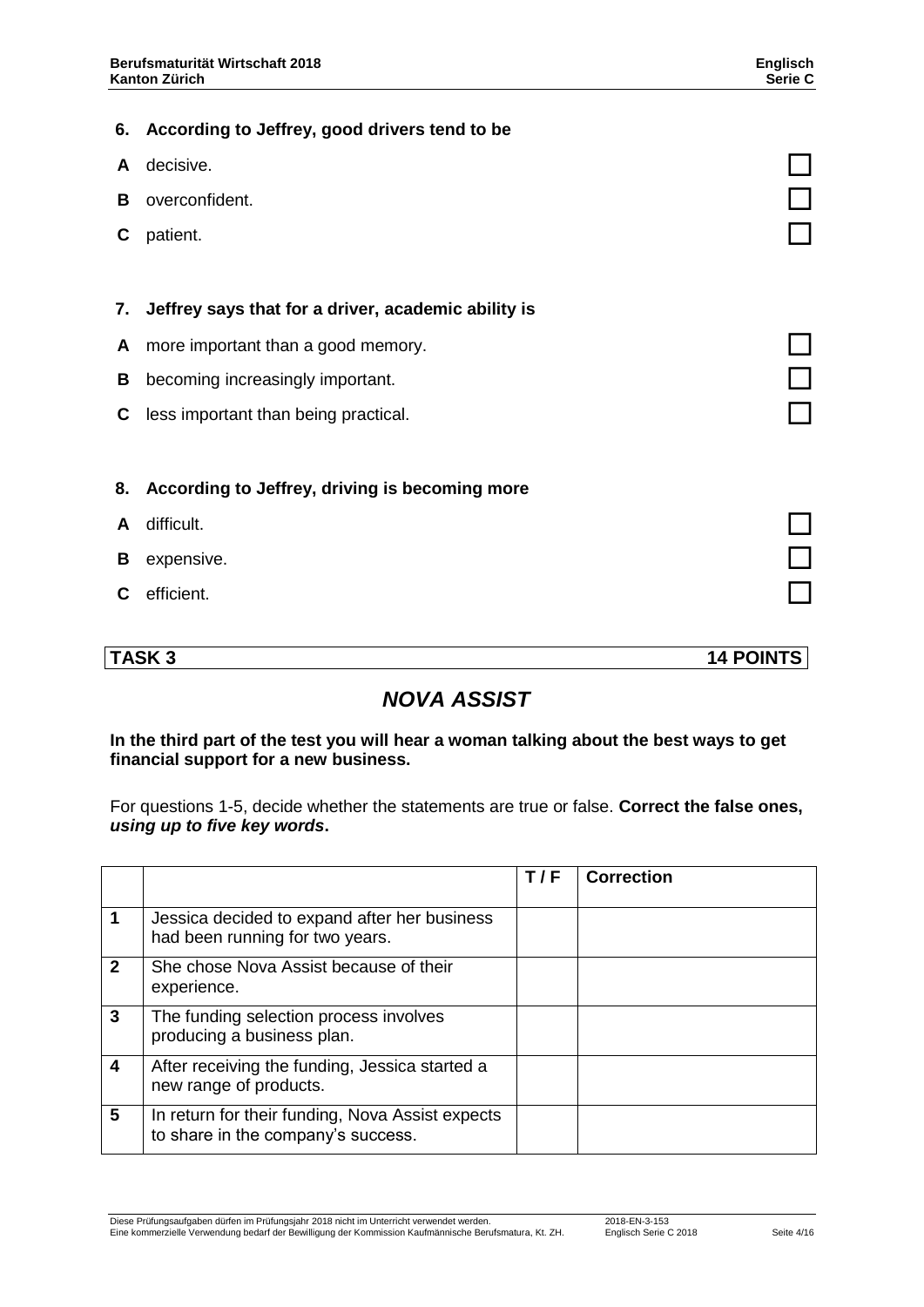# **Englisch Serie C**

# B) Leseverstehen

| Prüfungsdauer: | 40 Minuten |
|----------------|------------|
| Hilfsmittel:   | keine      |
|                |            |

| Name:         | Vorname: |
|---------------|----------|
| Kand.-Nummer: | Klasse:  |

|    |                      | Mögliche<br>Punkte | Erzielte<br>Punkte |
|----|----------------------|--------------------|--------------------|
| B) | <b>Leseverstehen</b> | 30                 |                    |

### **Nicht mit Bleistift schreiben!**

| Examinator/Examinatorin |  |
|-------------------------|--|
| Experte/Expertin        |  |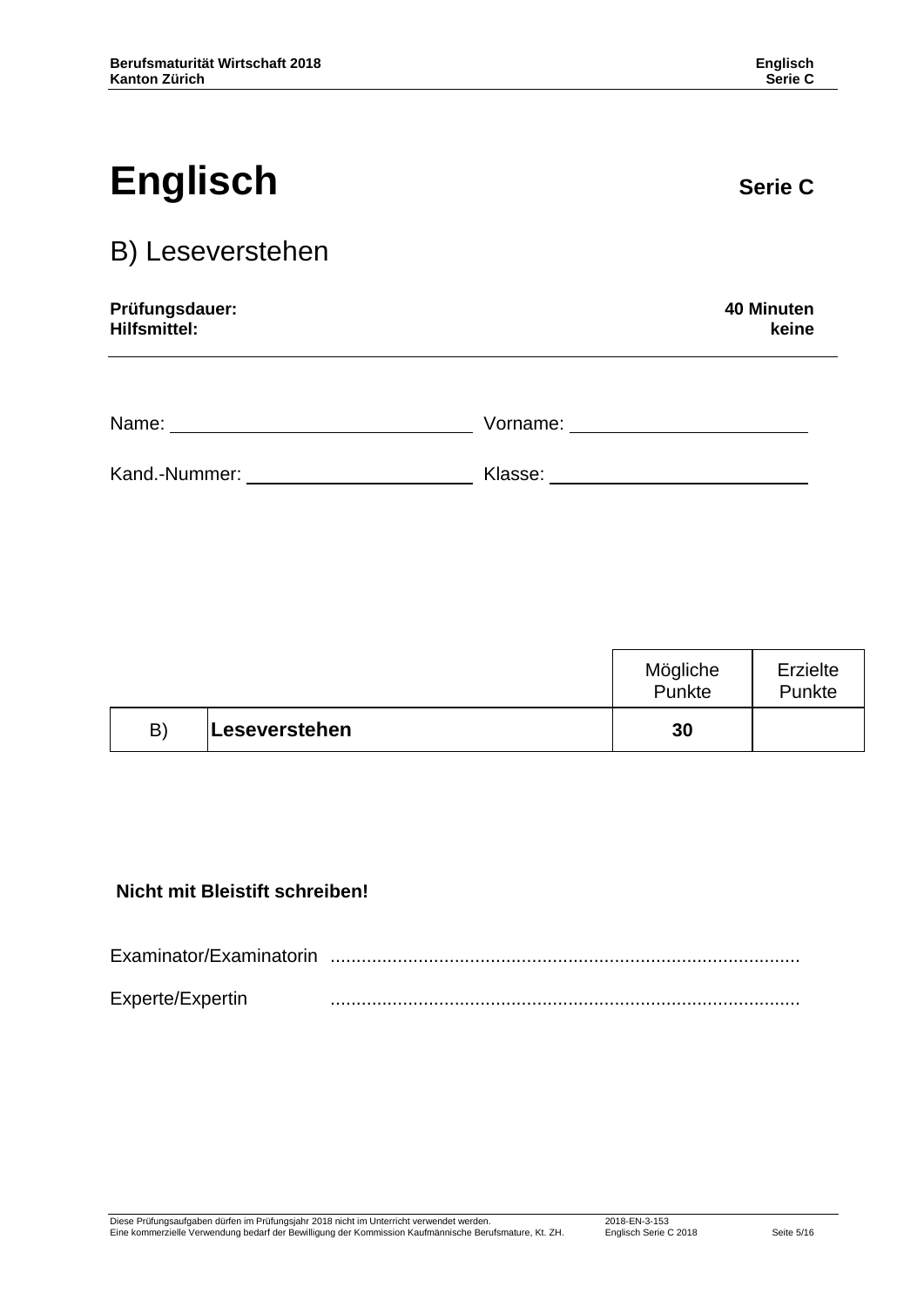**TASK 1 14 POINTS**

#### *You are going to read about ordinary people's views on globalisation.*

#### **Who (A – D) …**

| is made to work excessively?                                                                      | 1            |         |   |  |
|---------------------------------------------------------------------------------------------------|--------------|---------|---|--|
| has very positive views on globalisation?                                                         | $\mathbf{2}$ | 1.1.1.1 | 3 |  |
| lost his job because the department moved overseas?                                               | 4            |         |   |  |
| feels that people in general are taken advantage of?                                              | 5            |         | 6 |  |
| works for a company that provides overnight support to colleagues<br>abroad?                      | 7            |         |   |  |
| mentions that health and social benefits are non-existent?                                        | 8            |         |   |  |
| says that foreign companies benefit from the locals' communication<br>skills and a cheap product? | 9            |         |   |  |
| is of the opinion that globalisation creates the illusion of wealth?                              |              | 10  11  |   |  |
| wishes that things would go back to the way they were?                                            | $12 \,$      |         |   |  |
| states that several factors override the cost of the product?                                     | 13           |         |   |  |
| feels that globalisation has given the locals the know-how to start their<br>own companies?       | 14           |         |   |  |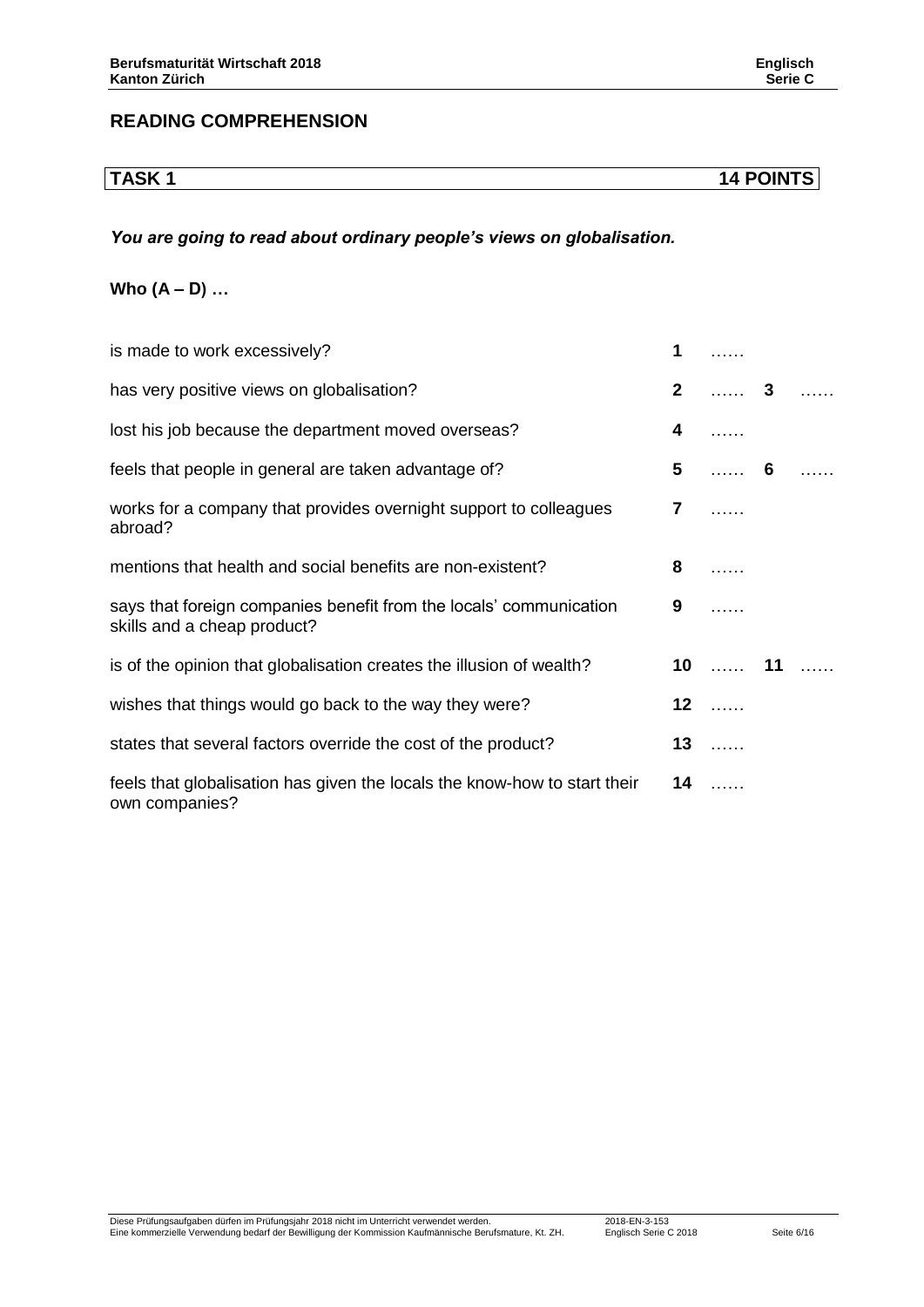#### **Globalization – Good or Bad?**

*They say globalization is good. But how good is it for ordinary people? Let's start by hearing from some ordinary people.*

#### **A. Anand Krishnan senior software programmer, InfoXL, India**

Here in Bangalore, India's IT capital, we support the team in Houston, Texas. At the end of their working day, they send us problems, ready for our working day here. We process the material and send back solutions, ready for their next day. Lots of western companies do this. It works well because we have good English and IT skills and data transmission is very cheap. Also, many more people can have well-paid jobs, which, in a way, reduces poverty and gives these people a better standard of living. But it's not all foreign companies here now. India is developing fast, and people who were formerly working overseas are now returning home to set up local IT companies. In fact, I've been asked to set one up now and I'm willing to take the risk.

#### **B. Nick Bell, ex-furniture factory worker, Galax, Virginia, USA**

One day, we had our jobs, then next day we were told production was going offshore to Indonesia. Two months later we were made redundant. Our factory was the main employer in town, and since it closed, every other business has been hit hard. So there are no other jobs for us, and a number of educated people are leaving to go to developing countries and other American cities in search of work. They say globalization puts cheap goods in the shops from places like China, but it has also taken my job away. If I could just get that back, I'd give up cheap goods tomorrow. What good are they if you don't have a pay check? They are still too expensive!

#### **C. Malika Al- Magrabi textile worker, Tangier, Morocco**

When I started here at 15, I was glad to find full-time work. A well-paid job that put food on the table. But now it's terrible. Everything has become so hectic. Before, we were given fourteen days to fill orders, but now we usually only get five. We are often required to work 16 hours a day, and we're sometimes forced to work through the night. People get ill because working conditions are inadequate but taking time off from work isn't allowed. I nearly lost my job when I was off sick for a day. They're supposed to pay overtime for all the extra hours, but they never do. But what can we do? When my friend Fatima asked for her money, she was fired immediately. We're just slaves.

#### **D. Boris Stein production engineer, BMW, Oxford, UK**

I was one of many BMW staff sent to Britain to help rescue the Mini, a famous 1960s car that had never been brought up to date properly. It has been completely redeveloped by British and German engineers, and now the reborn Mini is as popular as ever. We're working flat out, and nearly 250,000 cars are being produced every year. The Mini certainly isn't cheap, so price is not the main competitive advantage. Instead, it wins hearts and minds because it is fantastic to drive, it's beautifully made with cutting-edge technology, and it's one of the world's great brands. It shows that we can still win the globalization game right here in Europe.

#### **E. Cindy Lim economics student, University of North Sumatra, Indonesia**

Globalization allows companies to create products cheaply without passing on those savings to the consumer. In real terms western people could never afford to live the same lifestyle if the products they consumed were made by people on the same income as them. This is why middle class people feel wealthy because they can afford large TVs, but, in real terms we are poorer than ever. Also, globalization is forced. Many countries are unable to borrow money unless they open their borders to trade and international corporations, who in turn use their resources and exploit their workers. Take Indonesia for example; rich in resources of oil and gold and with a large young population of workers. Yet, the majority live in extreme poverty mainly due to corruption caused by globalization.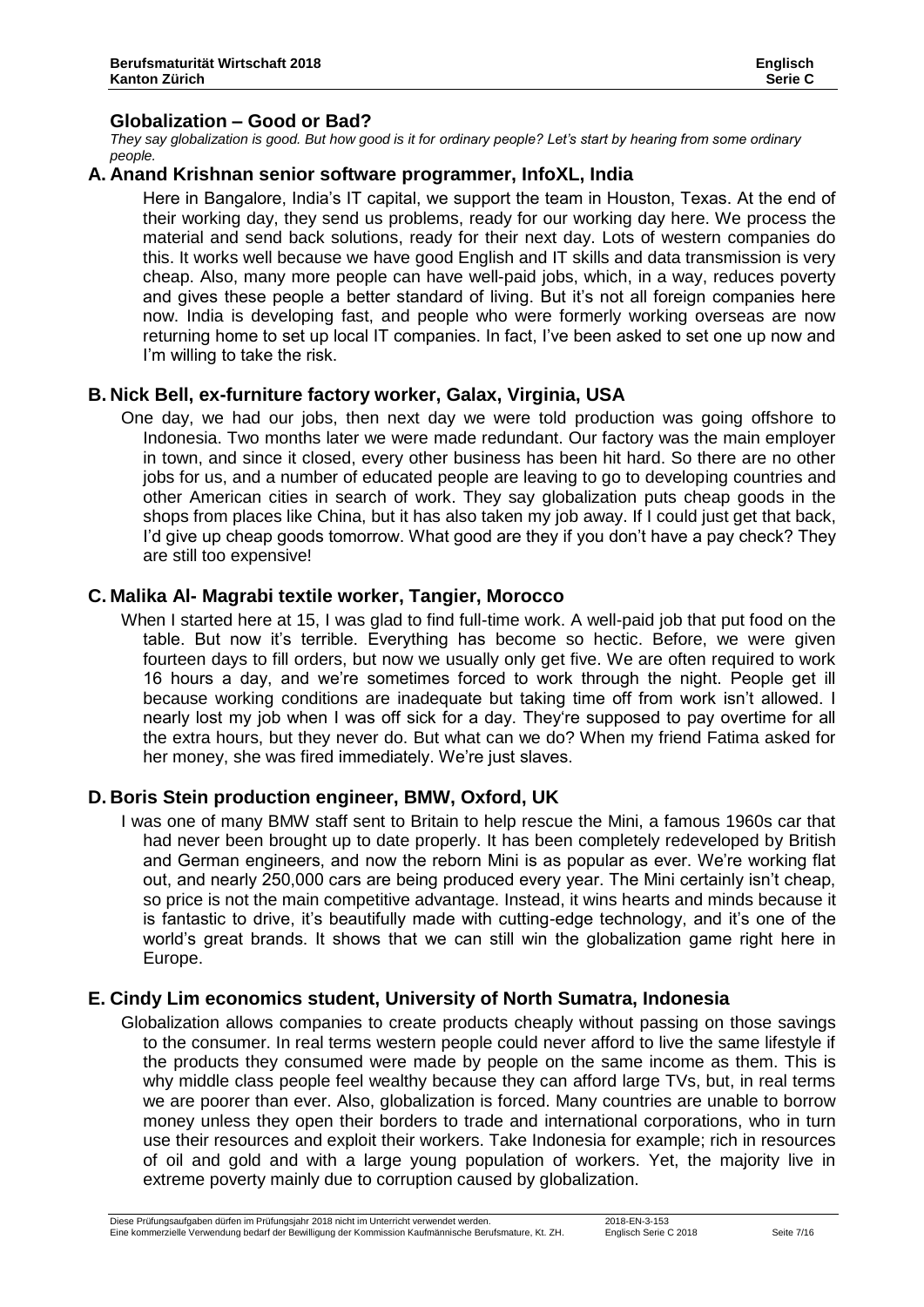#### **TASK 2 16 POINTS**

#### *You are going to read an extract from Harper Lee's "To Kill a Mockingbird" For questions, 15-22 choose from the options A, B, or C the answer which you think expresses best what the text says.*

Maycomb was an old town, but it was a tired old town when I first knew it. In rainy weather the streets turned to red slop; grass grew on the sidewalks, the courthouse sagged in the square. Somehow, it was hotter then: a black dog suffered on a summer's day; bony mules hitched to Hoover carts flicked flies in the sweltering shade of the live oaks on the

5 square. Men's stiff collars wilted by nine in the morning. Ladies bathed before noon, after their three-o'clock naps, and by nightfall were like soft teacakes with frostings of sweat and sweet talcum.

People moved slowly then. They ambled across the square, shuffled in and out of the stores around it, took their time about everything. A day was twenty-four hours long but

- 10 seemed longer. There was no hurry, for there was nowhere to go, nothing to buy and no money to buy it with, nothing to see outside the boundaries of Maycomb County. But it was a time of *vague optimism* for some of the people: Maycomb County had recently been told that it had nothing to fear but fear itself.
- We lived on the main residential street in town Atticus, Jem and I, plus Calpurnia our 15 cook. Jem and I found our father satisfactory: he played with us, read to us, and treated us with courteous detachment.

Calpurnia was something else again. She was all angles and bones; she was nearsighted; she squinted; her hand was wide as a bed slat and twice as hard. She was always ordering me out of the kitchen, asking me why I couldn't behave as well as Jem when

- 20 she knew he was older, and calling me home when I wasn't ready to come. Our battles were epic and one-sided. Calpurnia always won, mainly because Atticus always took her side. She had been with us ever since Jem was born, and I had felt her tyrannical presence as long as I could remember.
- Our mother died when I was two, so I never felt her absence. She was a Graham from 25 Montgomery; Atticus met her when he was first elected to the state legislature. He was middle-aged then, she was fifteen years his junior. Jem was the product of their first year of marriage; four years later I was born, and two years later our mother died from a sudden heart attack. They said it ran in her family. I did not miss her, but I think Jem did. He remembered her clearly, and sometimes in the middle of a game he would sigh at length,
- 30 then go off and play by himself behind the car-house. When he was like that, I knew better than to bother him.

When I was almost six and Jem was nearly ten, our summertime boundaries (within calling distance of Calpurnia) were Mrs. Henry Lafayette Dubose's house two doors to the north of us, and the Radley Place three doors to the south. We were never tempted to break

35 *them*. The Radley Place was inhabited by an unknown entity the mere description of whom was enough to make us behave for days on end; Mrs. Dubose was plain hell.

That was the summer Dill came to us.

Early one morning as we were beginning our day's play in the back yard, Jem and I heard something next door in Miss Rachel Haverford's collard patch. We went to the wire fence to

40 see if there was a puppy — Miss Rachel's rat terrier was expecting — instead we found someone sitting looking at us. Sitting down, he wasn't much higher than the collards. We stared at him until he spoke: "Hey."

"Hey yourself," said Jem pleasantly.

"I'm Charles Baker Harris," he said. "I can read."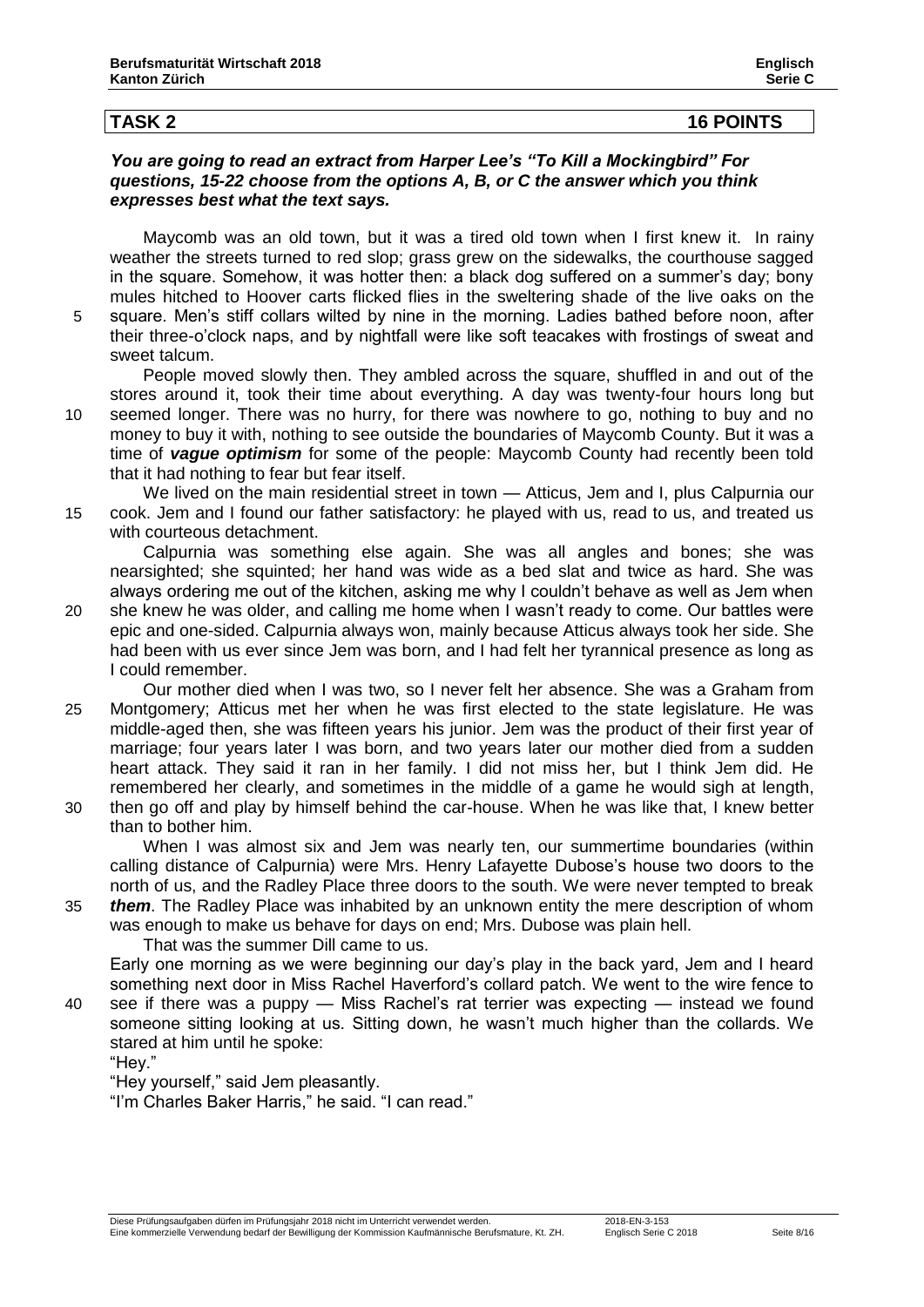|    | Kanton Zürich |                                                                                                                                     | Serie C |  |
|----|---------------|-------------------------------------------------------------------------------------------------------------------------------------|---------|--|
| 15 |               | The narrator describes Maycomb as                                                                                                   | 15      |  |
|    | A<br>B<br>C   | old fashioned<br>dirty<br>lethargic                                                                                                 |         |  |
| 16 |               | The day seemed longer than twenty-four hours because the people                                                                     | 16      |  |
|    | A<br>B<br>C   | lacked opportunities.<br>couldn't do more because of the heat.<br>were lazy.                                                        |         |  |
| 17 |               | The term ' <b>vague optimism'</b> in line 12 implies that there was                                                                 | 17      |  |
|    | A<br>B<br>С   | a lot to be optimistic about.<br>very little to be optimistic about.<br>some reason to feel optimistic.                             |         |  |
| 18 |               | The reader gets the impression that Calpurnia the cook                                                                              | 18      |  |
|    | A<br>B<br>C   | is the village tyrant.<br>is far more than just an employee.<br>tells people off whenever she can.                                  |         |  |
| 19 |               | What does the narrator say about her mother? She                                                                                    | 19      |  |
|    | A<br>B<br>С   | doesn't remember her.<br>passed away unexpectedly.<br>preferred Jem                                                                 |         |  |
| 20 |               | " <i>them"</i> in line 35 refers to                                                                                                 | 20      |  |
|    | A<br>B<br>C   | The summertime boundaries.<br>The two houses.<br>The three doors.                                                                   |         |  |
| 21 |               | The Radley Place was said to be inhabited by                                                                                        | 21      |  |
|    | A<br>B<br>С   | Mrs Dubose who terrified the children.<br>a ghost that the children were terrified of.<br>something the children were terrified of. |         |  |
| 22 |               | When they saw Dill, they were                                                                                                       | 22      |  |
|    | A<br>B        | suspicious.<br>surprised.                                                                                                           |         |  |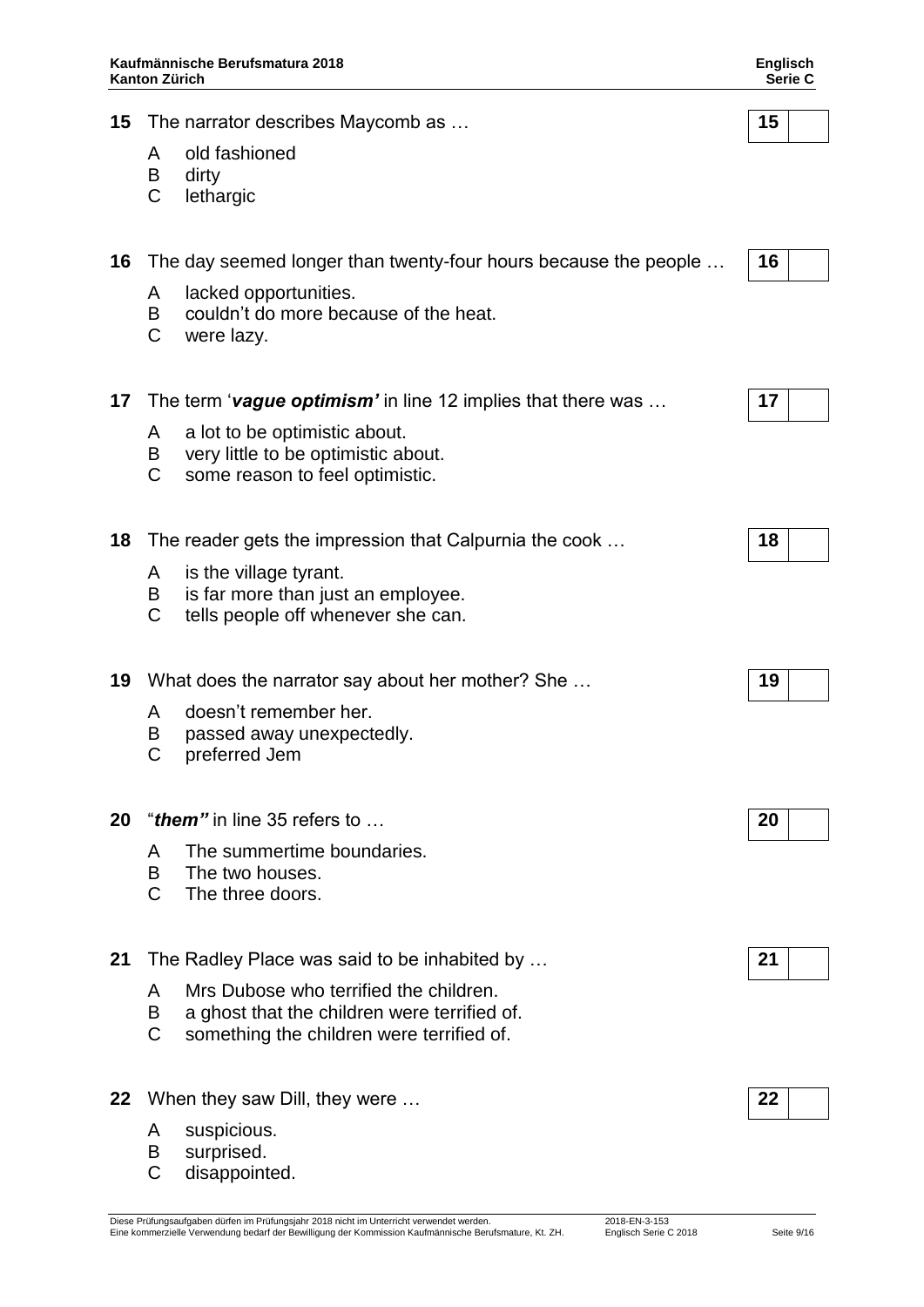| <b>Englisch</b>                       |         | <b>Serie C</b>      |
|---------------------------------------|---------|---------------------|
| C) Grammatik                          |         |                     |
| Prüfungsdauer:<br><b>Hilfsmittel:</b> |         | 20 Minuten<br>keine |
|                                       |         |                     |
|                                       |         |                     |
| Kand.-Nummer:                         | Klasse: |                     |

|    |                  | Mögliche<br>Punkte | Erzielte<br>Punkte |
|----|------------------|--------------------|--------------------|
| C) | <b>Grammatik</b> | 30                 |                    |

### **Nicht mit Bleistift schreiben!**

| Experte/Expertin |  |
|------------------|--|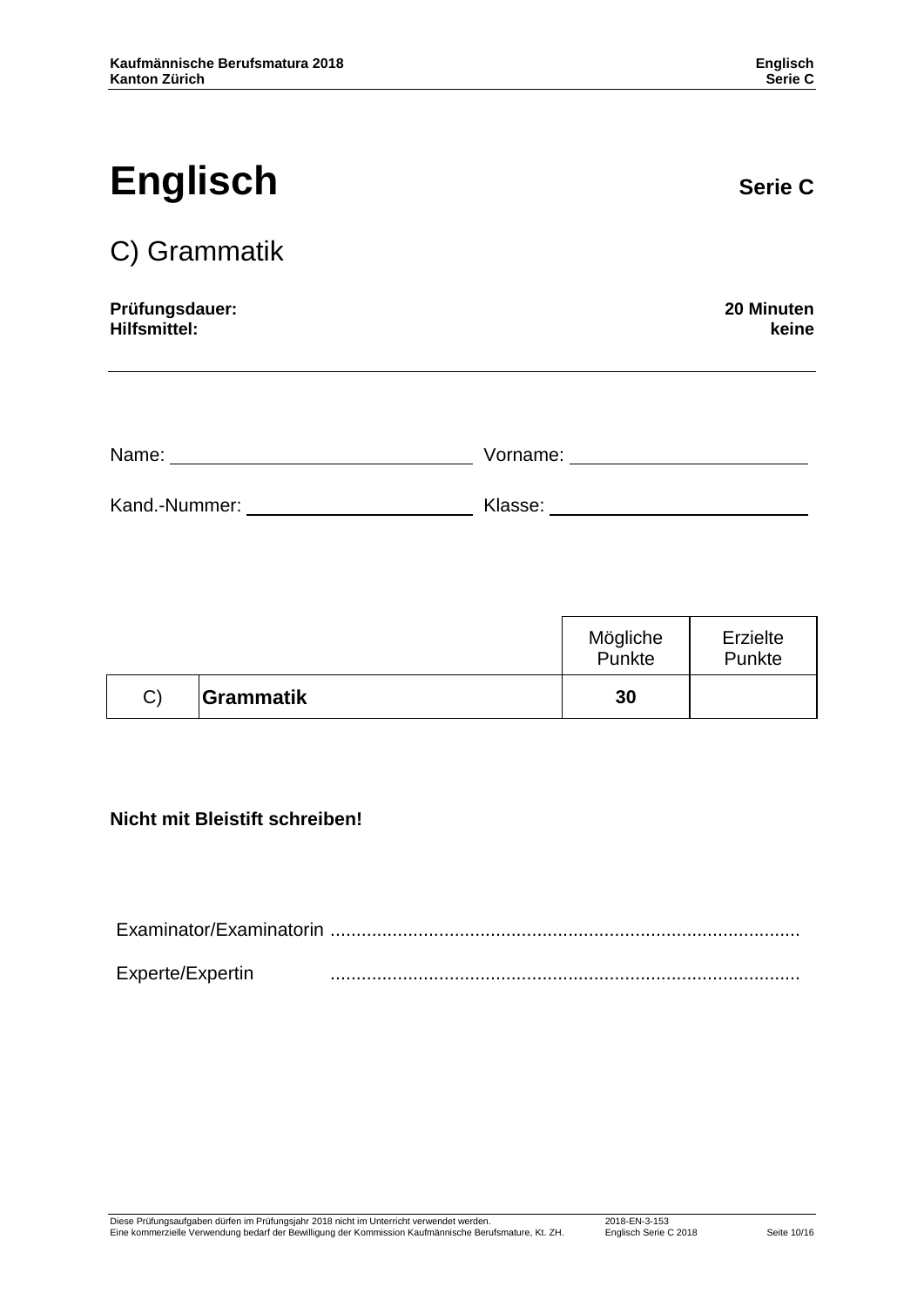#### **USE OF ENGLISH**

| <b>TASK</b> | <b>10 POINTS</b> |
|-------------|------------------|

**TENSES: Read the text carefully and conjugate the verb in brackets in the most appropriate tense. Write your verb forms in the grid below.**

### **TEXT ADAPTED FROM** *LOVE POEMS* **(BY LON OTTO)**

Back in 2000, it was the first time that Jay **(1) (write)** a poem. He **(2) (read)** poetry ever since he could imagine and he was totally fascinated by it. In his teenage years he **(3) (feel)** able to express his emotions more adequately in the form of poems. So now he **(4) (practise)** the art of writing for over one decade. Still, the love poem which **(5) (lie)** in front of him is exceptionally beautiful. It is full of passionate emotion, emotion of a sort he **(6) (not know)** he was capable of. He cannot refrain from saying it out loud over and over again. It is the best poem he **(7) (ever / come)** up with.

'I **(8) (post)** it when I go out tonight,' he thinks 'so that by this time tomorrow she **(9) (read)** it – cleverly timed, on St. Valentine's Day. She, too, **(10) (blow away)** by its beauty and passion.'

| $\overline{1}$ . |  |
|------------------|--|
| $\overline{2}$ . |  |
| $\overline{3}$ . |  |
| $\overline{4}$   |  |
| $\overline{5}$ . |  |
| 6.               |  |
| $\overline{7}$ . |  |
| $\overline{8}$ . |  |
| 9.               |  |
| 10.              |  |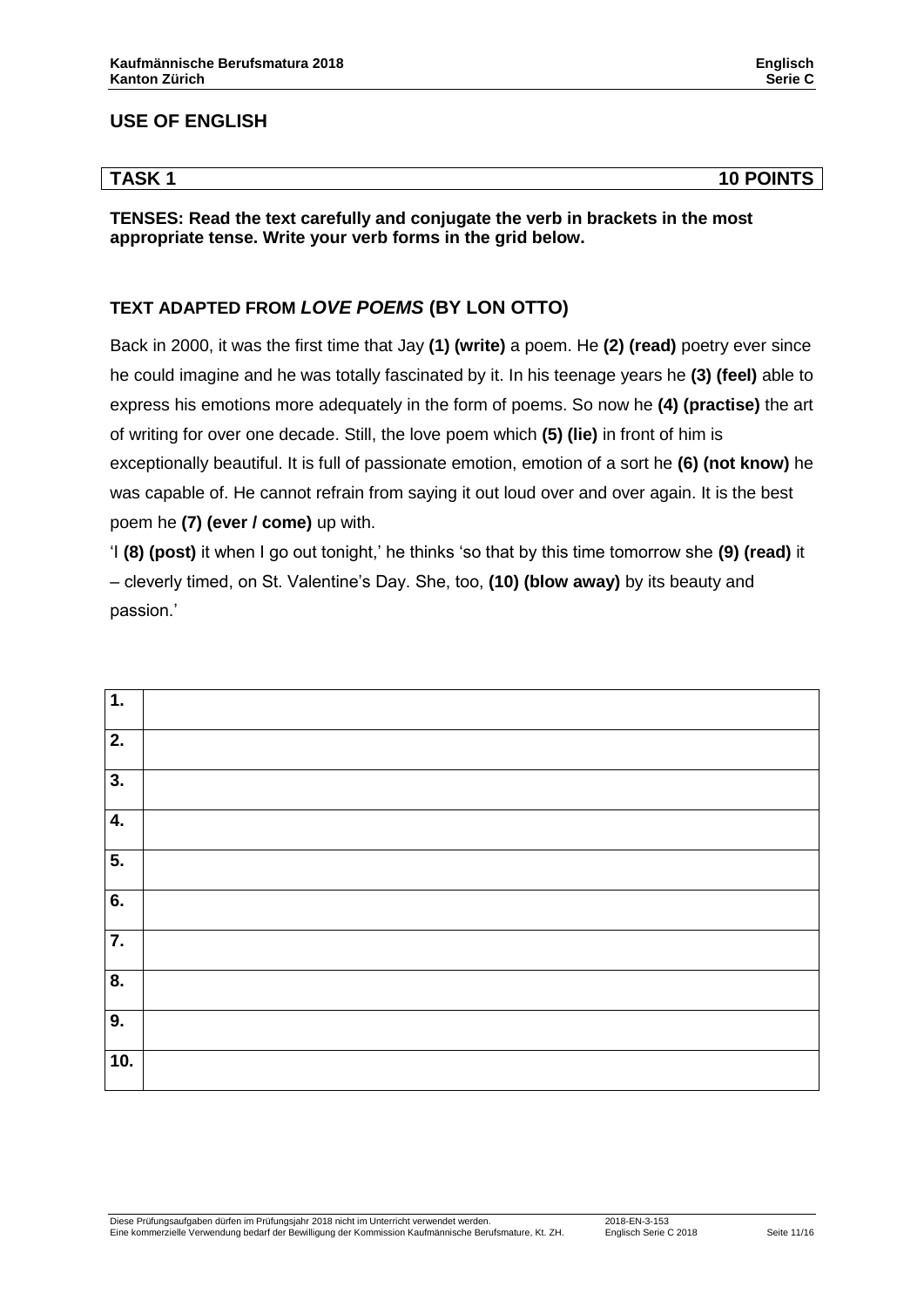# **TASK 2 12 POINTS** For questions 1-12, complete the second sentence so that it has a similar meaning to the first sentence. You must use the word given in **bold** print. **Do not change this word.** Your answer must consist **of two to five words,** including the word given. 1) 1They won't allow passengers to get off the cable car at the intersection. **PREVENT** They are going \_\_\_\_\_\_\_\_\_\_\_\_\_\_\_\_\_\_\_\_\_\_\_\_\_\_\_\_\_\_\_\_\_\_\_\_\_\_\_\_\_\_\_\_\_ off the cable car at the intersection. 2) Their lights are on so we're pretty sure the Flintstones are at home. **AS** The Flintstones **Exercise Exercise Exercise 2** their lights are on. 3) 3The teacher is giving them another week to finish their homework. **GIVEN** \_\_\_\_\_\_\_\_\_\_\_\_\_\_\_\_\_\_\_\_\_\_\_\_\_\_\_\_\_\_\_\_\_\_\_\_\_\_\_\_\_ another week to finish their homework. 4) Please don't leave your books on my desk. **RATHER** I can be also assumed to the leave your books on my desk. 5) I went shopping last month,' said Sara. **PREVIOUS** Sara said she \_\_\_\_\_\_\_\_\_\_\_\_\_\_\_\_\_\_\_\_\_\_\_\_\_\_\_\_\_\_\_\_\_\_\_\_\_\_\_\_\_\_\_\_ month. 6) I have never read such a bad book as this one. **EVER** This is the \_\_\_\_\_\_\_\_\_\_\_\_\_\_\_\_\_\_\_\_\_\_\_\_\_\_\_\_\_\_\_\_\_\_\_\_\_\_\_\_\_\_\_\_\_\_\_\_ read.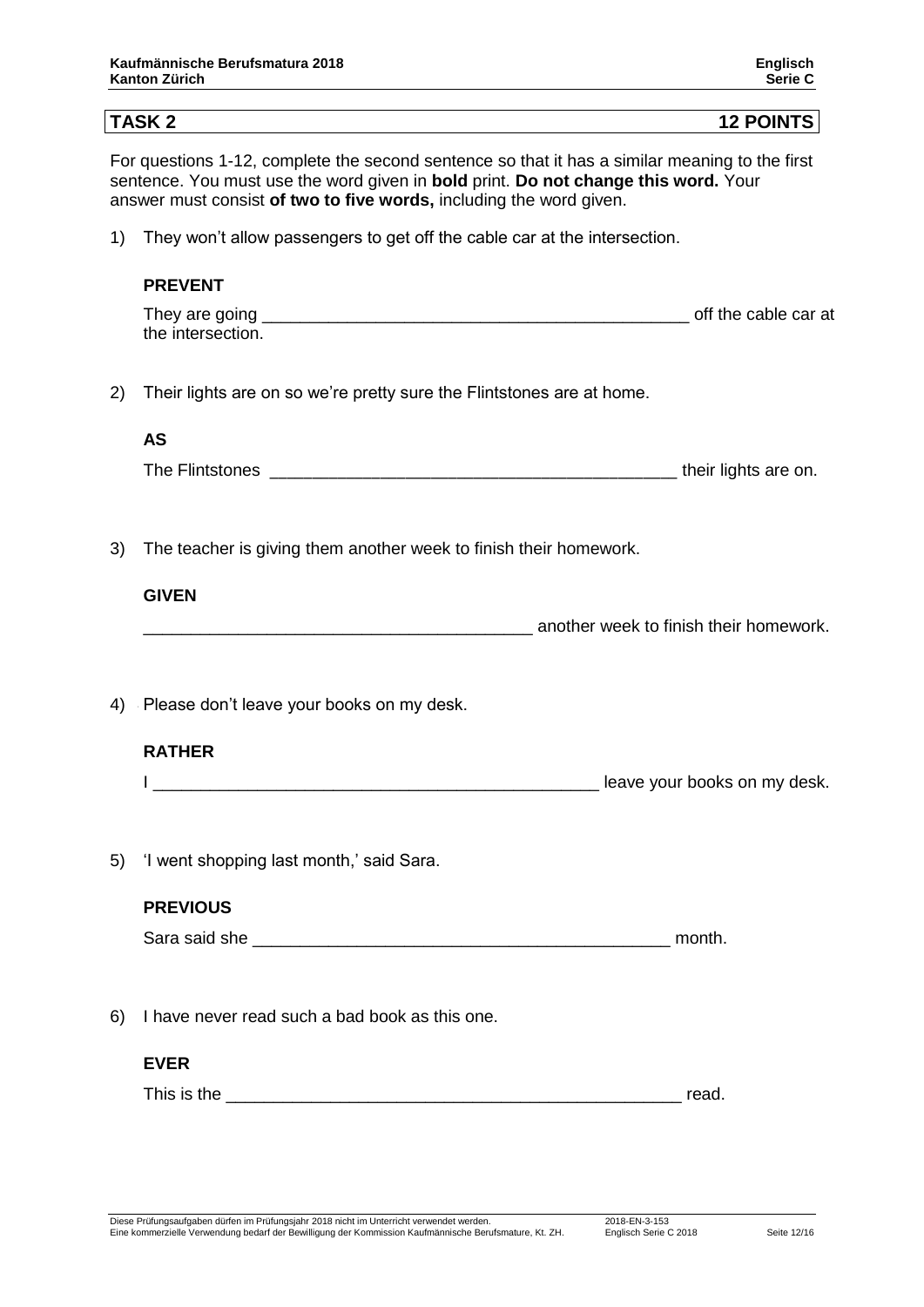7) Don't worry about your looks; concentrate on learning your lines!

#### **INSTEAD**

Concentrate on learning your lines about your looks!

8) Tom regrets wearing such casual clothes to last week's party.

#### **HAD**

Tom **The Eure of the Contract Contract Contract Contract Contract Contract Contract Contract Contract Contract Contract Contract Contract Contract Contract Contract Contract Contract Contract Contract Contract Contract Con** 

9) Helen wasn't shortlisted for the job even though she had an impressive CV.

#### **SPITE**

| Helen wasn't shortlisted for the job |  |
|--------------------------------------|--|
| impressive CV.                       |  |

10) We should have told our parents. Everything would have been all right then.

#### **ONLY**

| our parents, everything would |
|-------------------------------|
|                               |

have been all right.

11) You ought to start revising for your exams.

#### **TIME**

revising for your exams.

12) Thankfully, Sam didn't need to have an operation.

**NO** Thankfully, Thankfully, Thankfully, Thankfully, Thankfully, Thankfully, Thankfully, Thankfully, Thankfully, Thankfully, Thankfully, Thankfully, Thankfully, Thankfully, Thankfully, Thankfully, Thankfully, Thankfully, Thankf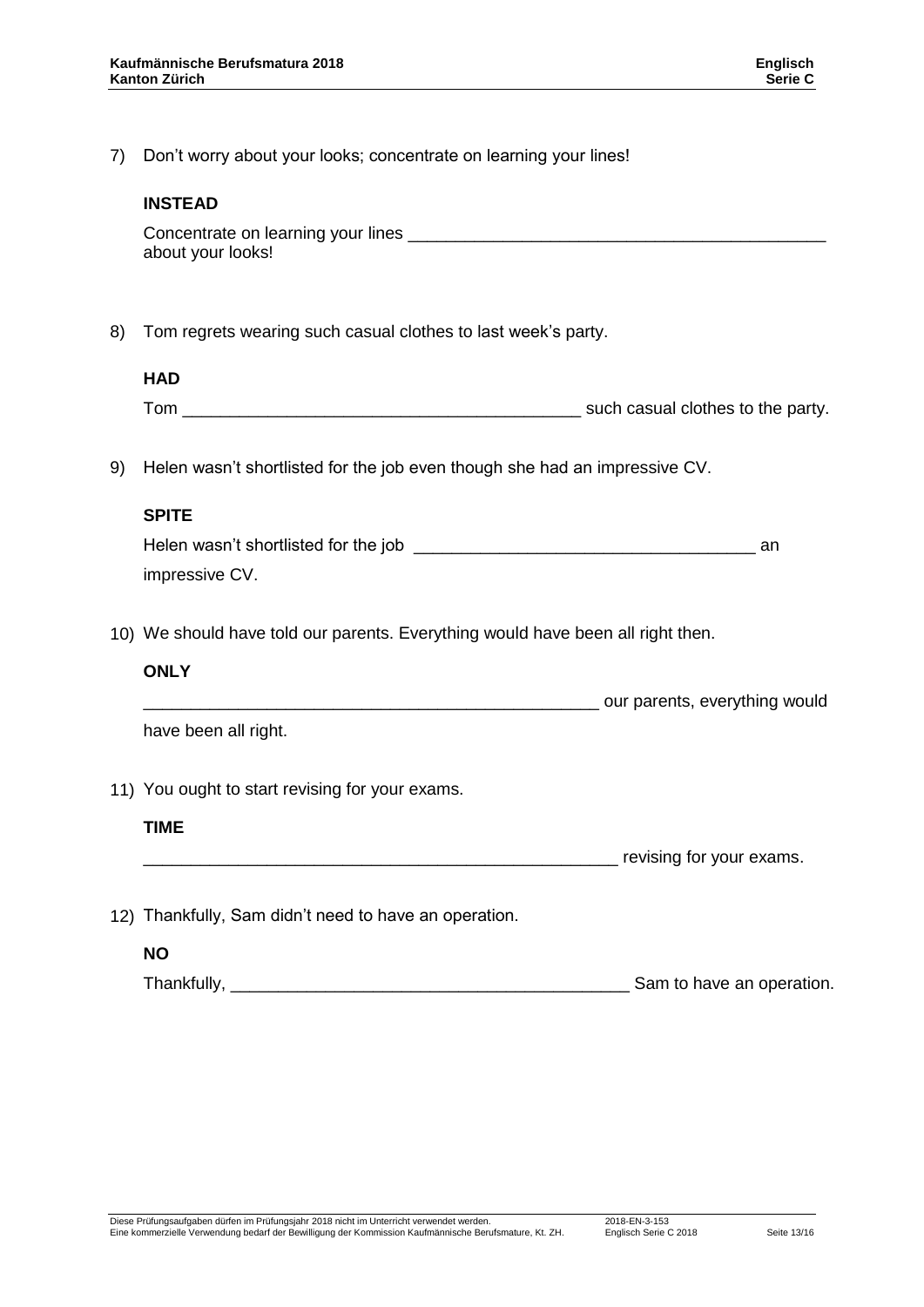### **TASK 3 8 POINTS**

Read the following text and use the word given in capitals at the end of each line to form a word that fits in the gap in the same line.

#### **POLITICS ON TV**

|                                                                            | <b>DISCUSS</b>     |
|----------------------------------------------------------------------------|--------------------|
| programmes, and I love politics, so you'd think I'd enjoy watching         |                    |
|                                                                            | <b>POLITICS</b>    |
|                                                                            | <b>JOURNAL</b>     |
| them the most ridiculous questions, and, when they do get an interesting   |                    |
|                                                                            | <b>BELIEVE</b>     |
|                                                                            | <b>POWER</b>       |
|                                                                            | <b>CONVINCE</b>    |
| responses. It's as if they don't care whether their reply is believable or |                    |
|                                                                            | <b>COMMUNICATE</b> |
| and they're frequently even more uninformed about key issues than I am.    |                    |
|                                                                            | <b>PARTICULAR</b>  |
| humorous - they are serious people after all - but at least they could say |                    |
| something interesting occasionally. It makes me want to stand for          |                    |
| election myself!                                                           |                    |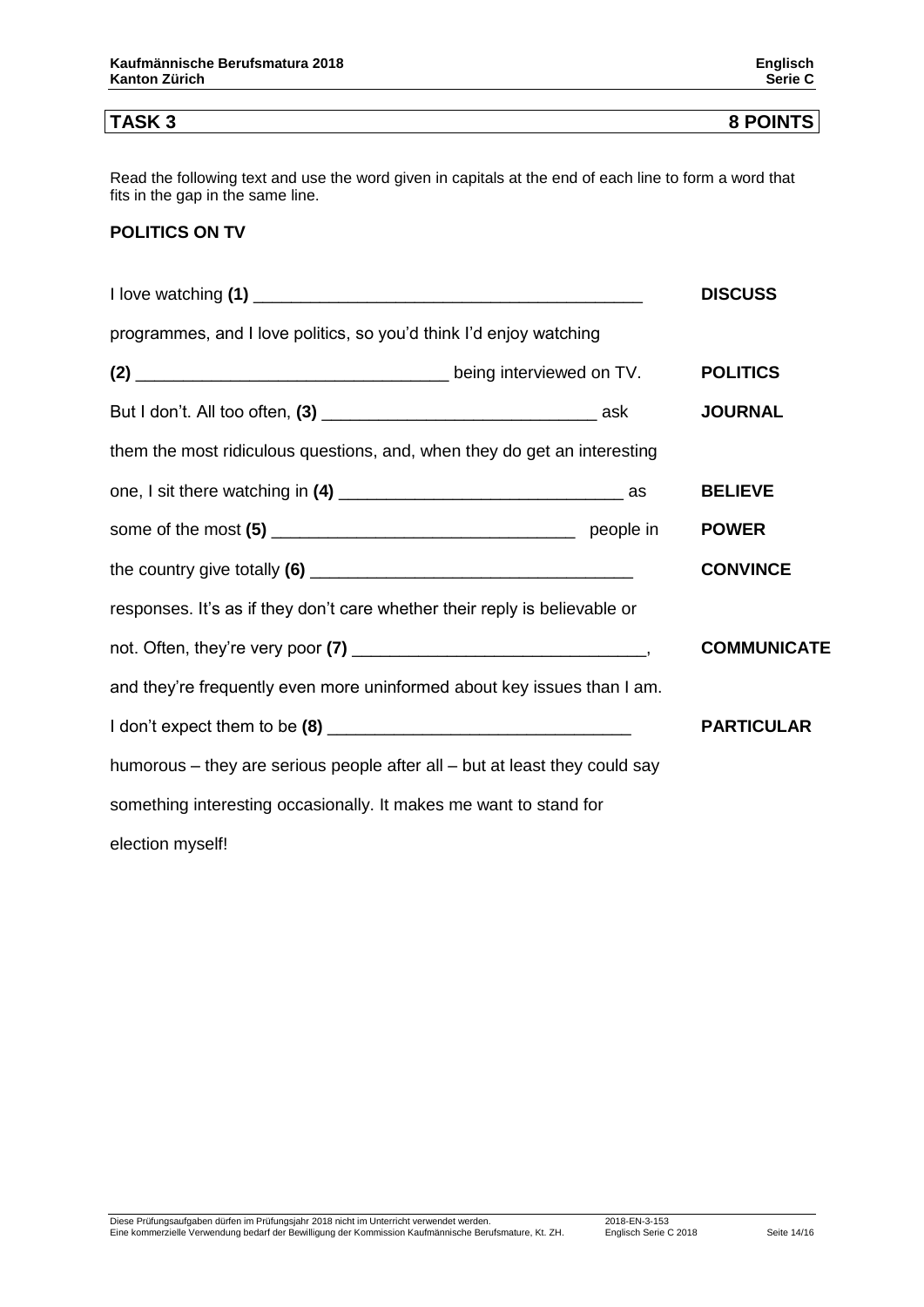| <b>Englisch</b>   | <b>Serie C</b> |
|-------------------|----------------|
| D) Textproduktion |                |

| Prüfungsdauer:      | 40 Minuten |
|---------------------|------------|
| <b>Hilfsmittel:</b> | keine      |

| Name:         | Vorname: |
|---------------|----------|
| Kand.-Nummer: | Klasse:  |

|    |                 | Mögliche<br>Punkte | Erzielte<br>Punkte |
|----|-----------------|--------------------|--------------------|
| D) | 'Textproduktion | 40                 |                    |

**Nicht mit Bleistift schreiben!**

Examinator/Examinatorin ........................................................................................... Experte/Expertin ...........................................................................................